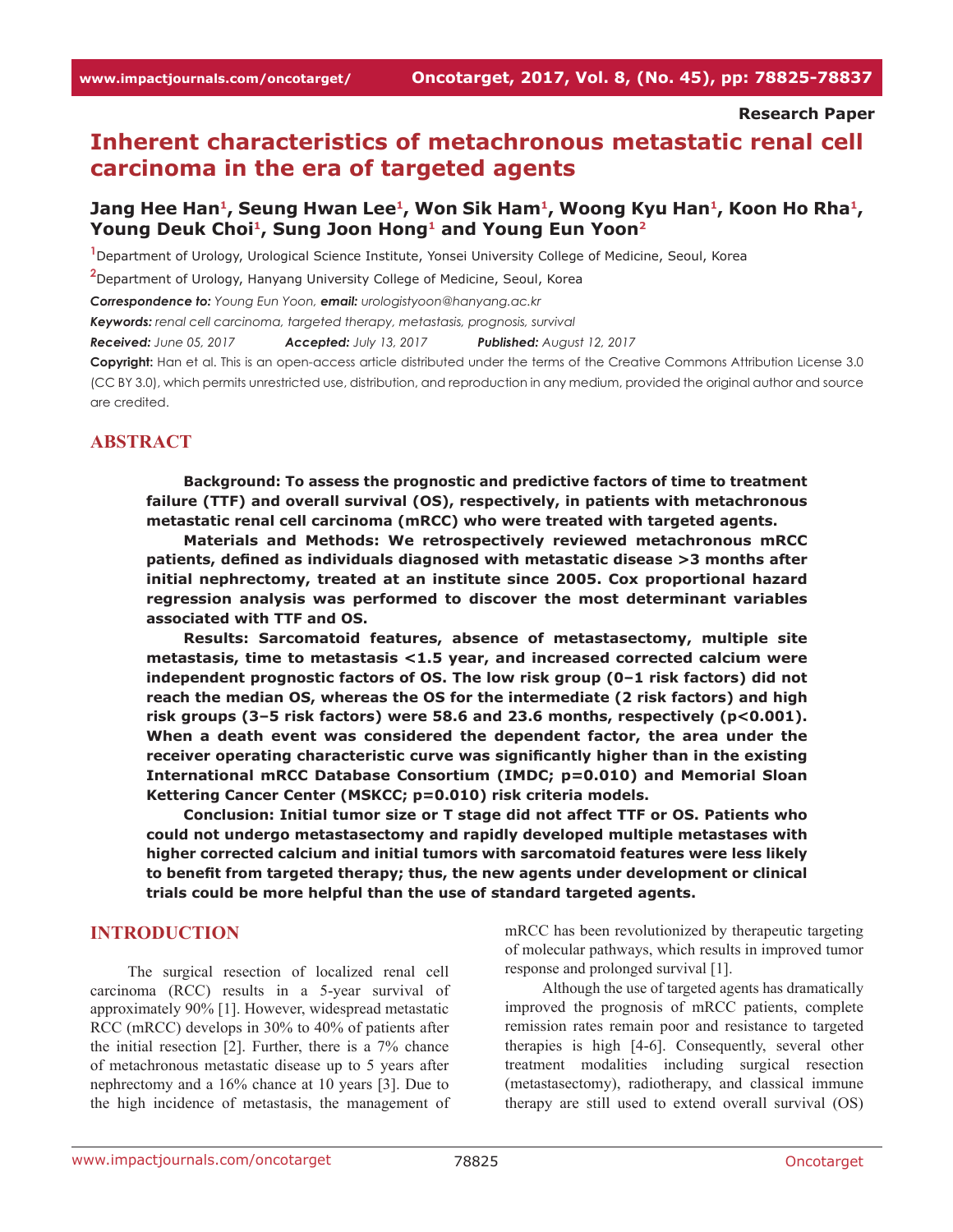rates [7, 8]. Furthermore, we are currently awaiting the approval and availability of the next generation of immune checkpoint inhibitors, which are currently under clinical trials [9-11]. Hence, defining poor responders or those with increased resistance to targeted agents will significantly impact treatment planning outcomes.

Metastatic cancer is generally divided into synchronous and metachronous categories by the period between primary cancer treatment and the occurrence of metastasis, respectively. In the era of immune-based therapies, these two mRCC groups were investigated extensively and compared for inherently different characteristics, which revealed better survival rates in the metachronous metastatic group [12]. However, compared to synchronous mRCC, studies focused on the impact of targeted therapy on the prognosis and clinical outcomes of metachronous mRCC are limited. Accordingly, no specific prognostic model for metachronous mRCC has been introduced, whereas several prognostic risk groupings for whole mRCC have been demonstrated, including the Memorial Sloan–Kettering Cancer Center (MSKCC) criteria, the International mRCC Database Consortium (IMDC) risk criteria, and the UCLA Integrated Staging System [1, 13, 14].

Herein, we focused on the prognostic and predictive factors of time to treatment failure (TTF) and OS, respectively, as clinical parameters that are critical to targeted therapies in patients with metachronous mRCCs.

#### **RESULTS**

In this study, retrospective reviews of 101 patients with metachronous RCC were conducted (Table 1). The mean age at diagnosis was 58.4±11.4 years and 73.3% were male. The histologic characteristics of the initial tumor included clear cell types (90.1%) and 68.3% were Fuhrman grade 3–4. Approximately, 10% exhibited sarcomatoid features and histologic necrosis. Patients with tumors with sarcomatoid features were placed in the Fuhrman grade 3–4 group. Half of the patients were stage T3, followed by T1 (29.7%) and T2 (19.8%). Single site metastasis was observed in 32.7% of the patients, with the lungs being the most common first metastasis site, followed by retroperitoneal space, bone, lymph node, and liver. Among 101 patients, death event occurred in 45 patients (44.6%). The median follow-up duration and time to metastasis were 37.0 [18.3, 59.4] and 13.2 [6.1, 34.1] months, respectively. The median TTF and OS were 19.2 [9.3, 40.2] and 23.6 [10.7. 38.5] months, respectively. Metastasectomy was performed in 40 patients (39.6%), and the most frequently performed surgery was lung wedge resection (35%, 14/40) followed by metastatic bone resection (22.5%, 9/40). Metastasectomy was both performed in single site metastasis and multiple site metastasis condition. Sunitinib was the most common firstline targeted agent (46.5%), followed by sorafenib (26.7%) and pazopanib (15.8%); however, no differences in OS or

TTF were observed between the first line agents (p=0.706 and 0.872, respectively). The patients that underwent a metastasectomy received targeted therapy treatment for a median period of 16.3 [6.5, 35.6] months prior to the metastasectomy, and the treatments were resumed as an adjuvant setting following a mean period of 2.1 [0.5, 3.8] months after the metastasectomy.

Predictive factors for TTF were analyzed by Cox regression (Table 2). Sarcomatoid features [hazard ratio (HR), 4.208; p=0.001], higher Fuhrman grade (3–4; HR, 2.435; p=0.013), single metastatic site (HR, 0.455; p=0.030), and time to metastasis  $\leq 1.5$  years (HR, 2.267; p=0.006) showed a significant impact on TTF (Table 2 and Figure 1) following the multivariate analyses. Using four independent factors, three risk groups were generated: low (risk factor=0; N=16, 16.3%), intermediate (risk factor=1; N=40, 40.8%) and high-risk (risk factor  $\geq$ 2; N=42, 42.9%). A survival graph of each risk group was generated (Figure 2), which indicated significantly different TTF in the three risk groups (median TTF for low, intermediate, and high-risk groups: 67.6 vs 31.7 vs 12.5 months, respectively; p=0.002)

Significant OS prediction factors were also analyzed by Cox regression (Table 3). Following multivariate analyses, sarcomatoid features (HR, 4.714; p=0.003), metastasectomy (HR, 0.437; p=0.045), single metastasis site (HR, 0.194; p=0.011), time to metastasis <1.5 years (HR, 3.053; p=0.011), and higher corrected calcium (for increase at every 1mg/dl) (HR, 5.607; p=0.001) were independent factors that affected OS (Figure 3). Using five independent factors, three risk groups were generated: low (risk factor=0–1), intermediate (risk factor=2), and high risk (risk factor=3–5). A survival graph of each risk group was generated (Figure 4), which demonstrated significant differences in OS between the groups (median OS in the low group was not reached, whereas OS for the intermediate and high risk groups were 58.6 and 23.6 months, respectively; p<0.001).

The predictive discrimination of the C-indexes calculated for our model and the IMDC and MSKCC models were compared. The Harrell's C-index value of our model was  $0.745$  (95% CI = 0.671, 0.815), which was greater than the IMDC C-index value of 0.659 (95% CI  $= 0.568$ , 0.739) and the MSKCC C-index value of 0.680  $(95\% \text{ CI} = 0.593, 0.755)$ . The difference between the Harrell's C-index of our model and the IMDC model was 0.087 (95% CI = 0.004, 0.172), whereas the difference between our model and the MSKCC model was 0.066 (95% CI =  $-0.017$ , 0.157). The AUC calculated by integrating over time was generally higher in our model compared to the IMDC and MSKCC models. When the death event served as the dependent factor, the area under the ROC curve (AUC) was significantly higher in our model compared to the other two models. The AUCs for our model and the IMDC model were 0.805 and 0.656, respectively (ours vs. IDMS, p=0.010), and the AUC for the MSKCC model was 0.659 (ours vs. MSKCC, p=0.010).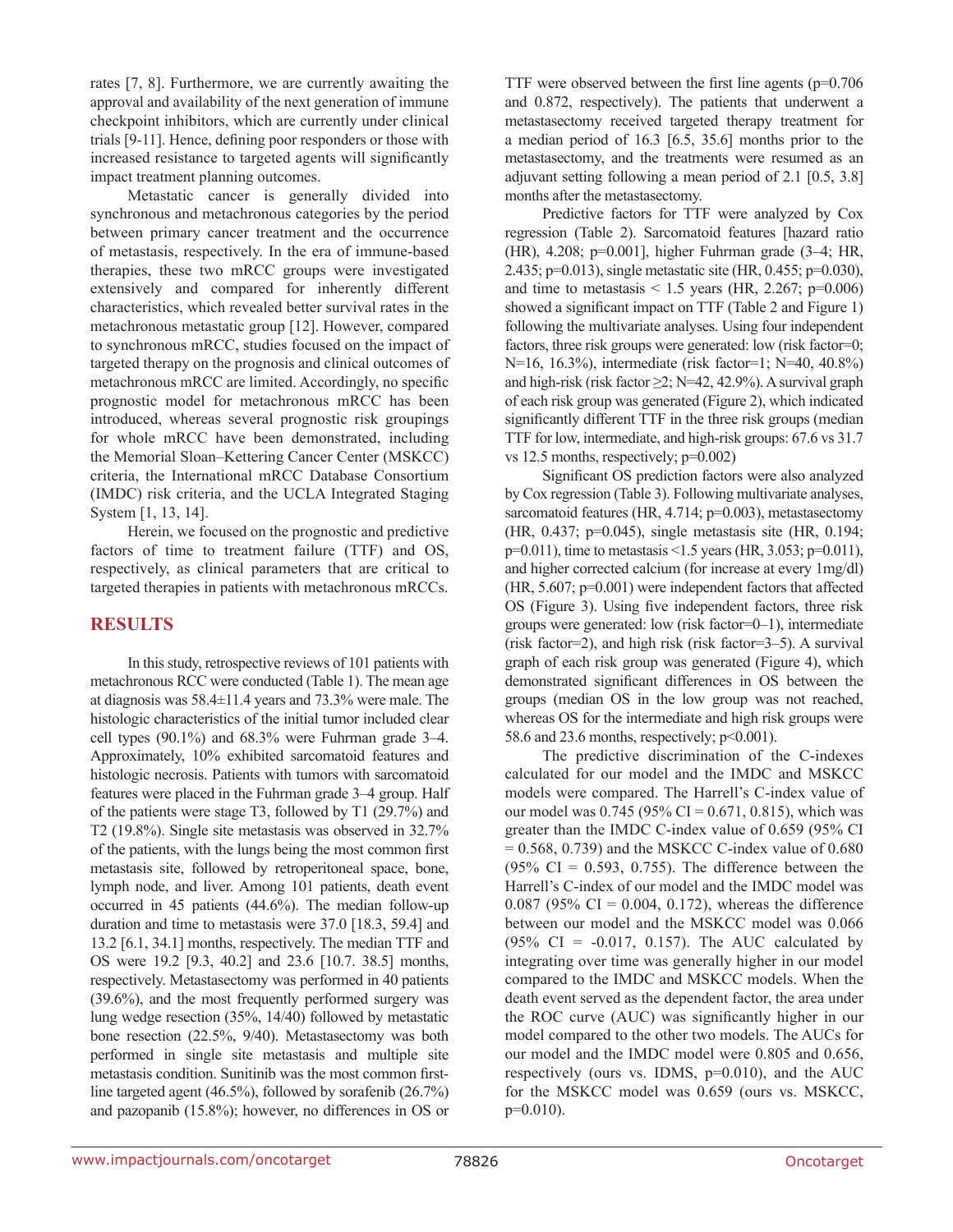| Number of patients enrolled                                   | 101               |
|---------------------------------------------------------------|-------------------|
| Age at diagnosis of RCC, mean±SD (years)                      | $58.4 \pm 11.4$   |
| Follow-up period after recurrence, median [IQR] (months)      | 37.0 [18.3, 59.4] |
| Gender, n (%)                                                 |                   |
| Male                                                          | 74 (73.3)         |
| Female                                                        | 27(26.7)          |
| Histology, $n$ $(\%)$                                         |                   |
| Clear cell                                                    | 91(90.1)          |
| Non-clear cell                                                | 10(9.9)           |
| Fuhrman grade, n (%)                                          |                   |
| G1                                                            | 3(3.0)            |
| G2                                                            | 26(25.7)          |
| G <sub>3</sub>                                                | 56 (55.4)         |
| G <sub>4</sub>                                                | 13(12.9)          |
| Undefined                                                     | 3(3.0)            |
| Sarcomatoid features, n (%)                                   | 10(9.9)           |
| Histological Necrosis, n (%)                                  | 9(8.9)            |
| Lymphovascular invasion, $n$ (%)                              | 23(22.8)          |
| Tumor stage                                                   |                   |
| pT1                                                           | 30(29.7)          |
| pT2                                                           | 20(19.8)          |
| pT3                                                           | 51(50.5)          |
| Solitary site metastasis, $n$ (%)                             | 33(32.7)          |
| First site of metastasis, $n$ (%)                             |                   |
| Retroperitoneal space                                         | 16(15.8)          |
| Lung                                                          | 41 $(40.6)$       |
| Liver                                                         | 4(4.0)            |
| Bone                                                          | 12(11.9)          |
| <b>Brain</b>                                                  | 1(1.0)            |
| Lymph node                                                    | 5(5.0)            |
| Others                                                        | 22(21.8)          |
| Metastasectomy, n (%)                                         | 40(39.6)          |
| Time to metastasis from nephrectomy, median [IQR]<br>(months) | 13.2 [6.1, 34.1]  |
| Time to initial treatment failure, median [IQR] (months)      | 19.2 [9.3, 40.2]  |
| Time to death from metastasis, median [IQR] (months)          | 23.6 [10.7. 38.5] |
| Time to death from nephrectomy median [IQR] (months)          | 36.5 [19.2, 64.2] |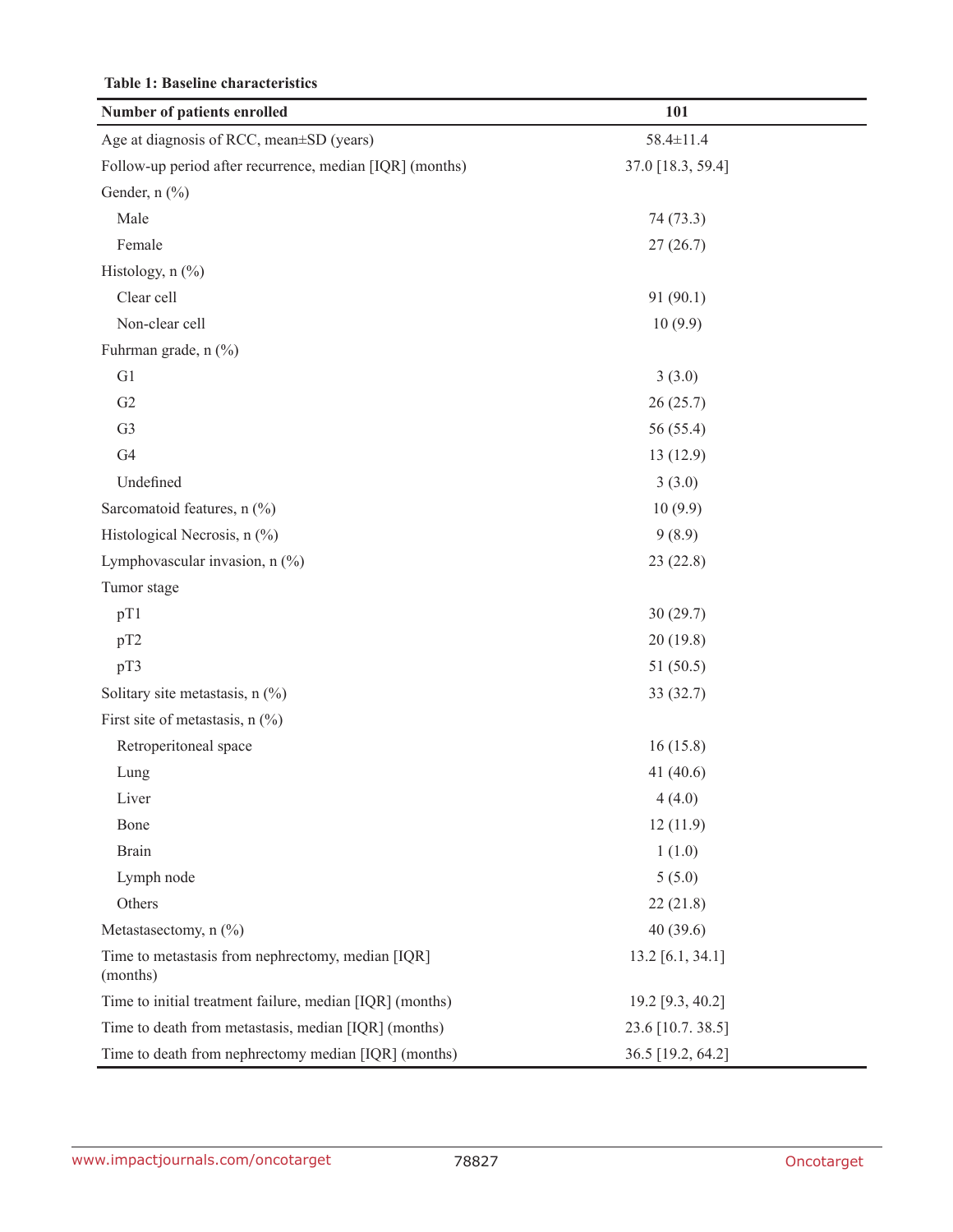|                                                                  | Univariate analysis |                 |                       | Multivariate analysis |                 |         |  |
|------------------------------------------------------------------|---------------------|-----------------|-----------------------|-----------------------|-----------------|---------|--|
| Variables (n)                                                    | <b>HR</b>           | 95% CI          | $\mathbf{P}$<br>value | <b>HR</b>             | 95% CI          | P value |  |
| Age: $\geq 60$ years vs <60 years<br>$(53 \text{ vs } 48)$       | 1.157               | $0.711 - 1.884$ | 0.558                 |                       |                 |         |  |
| Sex: males vs females (74 vs<br>27)                              | 0.815               | $0.461 - 1.442$ | 0.482                 |                       |                 |         |  |
| Size $\geq$ 4cm (87 vs 14)                                       | 1.329               | $0.632 - 1.329$ | 0.453                 |                       |                 |         |  |
| T stage                                                          |                     |                 | 0.896                 |                       |                 |         |  |
| $pT1$ (reference) (30)                                           |                     |                 |                       |                       |                 |         |  |
| pT2(20)                                                          | 0.976               | $0.552 - 1.728$ | 0.935                 |                       |                 |         |  |
| pT3(51)                                                          | 1.135               | $0.612 - 2.105$ | 0.687                 |                       |                 |         |  |
| Histological type: clear cell vs<br>others $(91 \text{ vs } 10)$ | 0.904               | $0.388 - 2.105$ | 0.815                 |                       |                 |         |  |
| Sarcomatoid change (10)                                          | 2.745               | 1.340-5.623     | 0.006                 | 4.208                 | 1.736-10.196    | 0.001   |  |
| Histologic necrosis (9)                                          | 1.157               | 0.528-2.537     | 0.716                 |                       |                 |         |  |
| Fuhrman grade: Grade 3-4 vs<br>$1-2(69 \text{ vs } 29)$          | 2.554               | 1.383-4.716     | 0.003                 | 2.435                 | 1.203-4.928     | 0.013   |  |
| Metastasectomy (40)                                              | 0.499               | $0.279 - 0.892$ | 0.019                 | 0.575                 | $0.294 - 1.123$ | 0.105   |  |
| Metastatic sites: single vs<br>multiple $(33 \text{ vs } 68)$    | 0.482               | $0.271 - 0.858$ | 0.013                 | 0.455                 | $0.223 - 0.928$ | 0.030   |  |
| Time to metastasis: $\leq 1.5$ yr vs<br>$\geq$ 1.5yr (54 vs 47)  | 2.060               | 1.257-3.376     | 0.004                 | 2.267                 | 1.266-4.060     | 0.006   |  |
| First metastasis:<br>Retroperitoneal space (16)                  | 1.133               | $0.576 - 2.227$ | 0.717                 |                       |                 |         |  |
| First metastasis: Lung (41)                                      | 0.830               | $0.508 - 1.354$ | 0.455                 |                       |                 |         |  |
| First metastasis: Liver (4)                                      | 1.929               | $0.697 - 5.343$ | 0.206                 |                       |                 |         |  |
| First metastasis: Bone (12)                                      | 1.124               | $0.556 - 2.273$ | 0.745                 |                       |                 |         |  |
| First metastasis: Lymph node<br>(5)                              | 1.065               | $0.333 - 3.405$ | 0.915                 |                       |                 |         |  |
| ASA: $3-4$ vs $1-2$ (26 vs 65)                                   | 0.907               | $0.503 - 1.637$ | 0.746                 |                       |                 |         |  |
| Hemoglobin $(g/dL)$                                              | 0.886               | $0.768 - 1.023$ | 0.099                 |                       |                 |         |  |
| LDH (IU/L)                                                       | 1.005               | $0.996 - 1.015$ | 0.258                 |                       |                 |         |  |
| Corrected calcium (mg/dL)                                        | 2.468               | 1.164-5.231     | 0.018                 | 1.969                 | 0.946-4.099     | 0.070   |  |
| eGFR (CKD-EPI) (ml/<br>$min/1.73m^2)$                            | 0.992               | $0.975 - 1.008$ | 0.319                 |                       |                 |         |  |

HR, hazard ratio; CI, confidence interval; ASA, American Society of Anesthesiologists; LDH, lactate dehydrogenase; eGFR, estimated glomerular filtration rate; CKD-EPI, Chronic Kidney Disease Epidemiology Collaboration.

Univariate and multivariate logistic regression analysis was performed to sort the poor responders and those relatively resistant to targeted agents (Supplementary Table 1). The median duration of TKI treatment was 9.7

months (0.8–72.7). Within this period, the poor responder patients exhibited shorter OS than the good responders (median survival: not reached vs 24 months, p<0.001). Following univariate analyses, sarcomatoid features,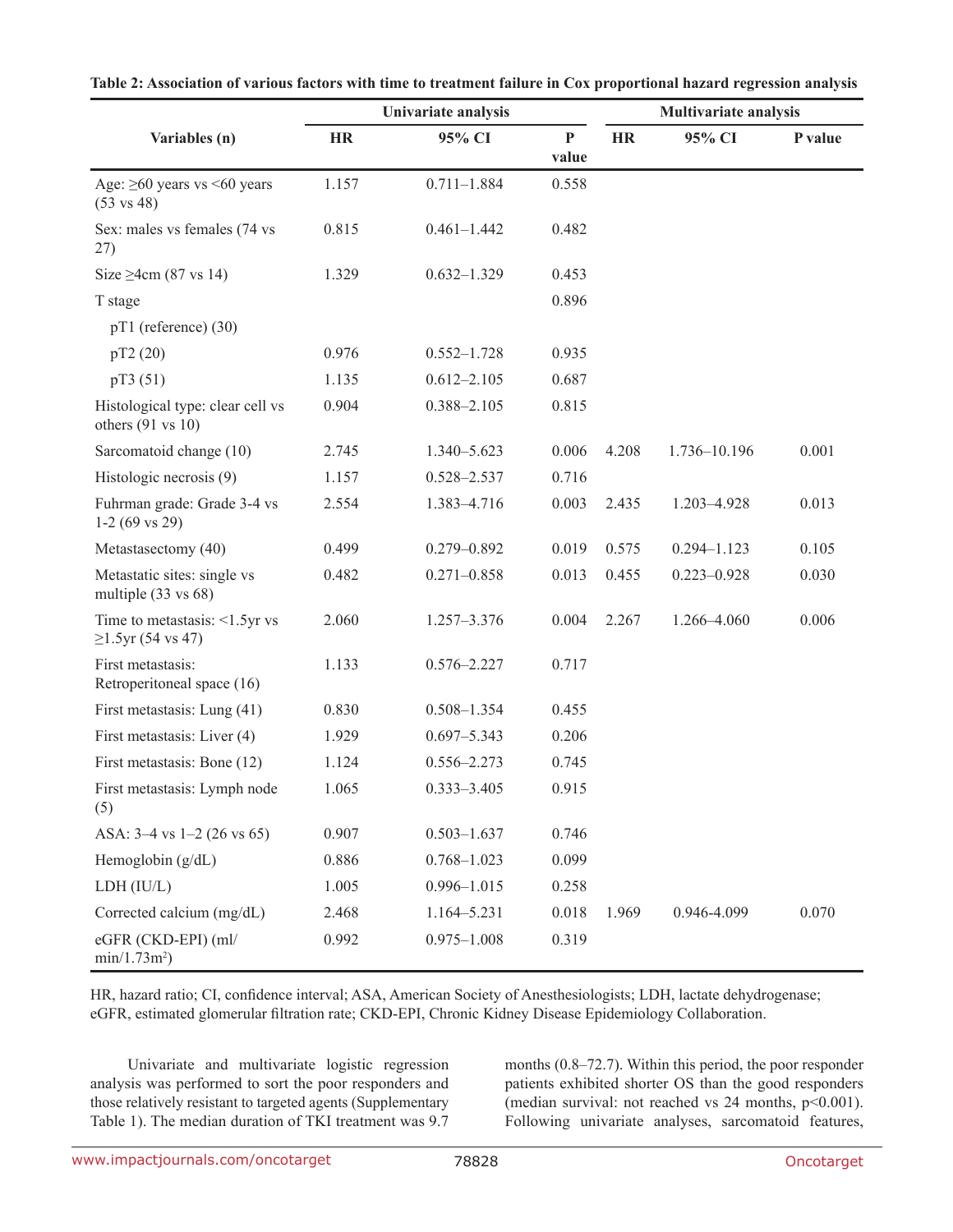time to metastasis <1.5 years, lower hemoglobin, and higher corrected calcium levels were predictive values of poor responders, whereas single metastasis site and first metastasis in the lung were predictive of good responders. The multivariate analyses demonstrated that only sarcomatoid features and single site metastasis independently predicted poor and good responders, respectively [Odds ratio (OR), 8.355; p=0.034 and OR, 0.218; p=0.016, respectively; Supplementary Figure 1].

A sub-analysis was performed using Cox regression to predict OS in patients who received firstline TKI followed by a second-line mTOR inhibitor (Table 4). Total 32 patients were included in this group. 30 patients (93.8%) received everolimus, while remaining 2 patients (6.2%) received temsirolimus as second-line mTOR inhibitor. OS was defined as the time between the start of the second-line mTOR inhibitor to the date of death. The multivariate analysis revealed



**Figure 1:** Kaplan-Meier plots of time to treatment failure by four risk factors **(A)** Fuhrman grade 3–4, **(B)** time to metastasis <1. 5 years, **(C)** multiple site metastasis, **(D)** sarcomatoid features.



**Figure 2:** Distribution **(A)** and Kaplan-Meier plots **(B)** of time to treatment failure of three risk groups: low (risk factor=0), intermediate (risk factor=1), and high (risk factor  $\geq$ 2).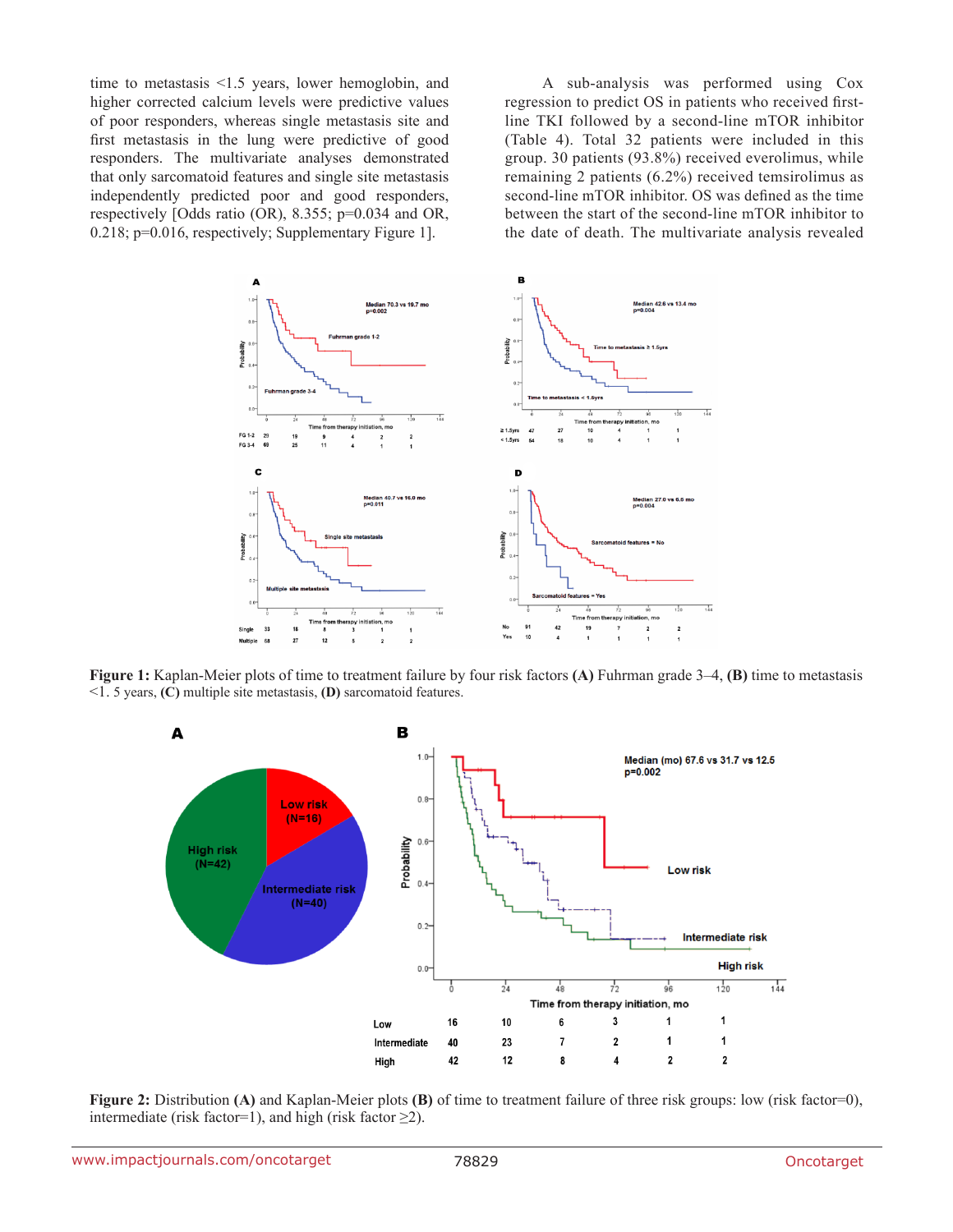|                                                                  | Univariate analysis |                 |         | Multivariate analysis |                 |         |  |
|------------------------------------------------------------------|---------------------|-----------------|---------|-----------------------|-----------------|---------|--|
| Variables (n)                                                    | <b>HR</b>           | 95% CI          | P value | <b>HR</b>             | 95% CI          | P value |  |
| Age: $\geq 60$ years vs < 60 years (53<br>$vs$ 48)               | 1.199               | $0.666 - 2.161$ | 0.545   |                       |                 |         |  |
| Sex: males vs females (74 vs 27)                                 | 0.732               | 0.389-1.377     | 0.333   |                       |                 |         |  |
| Size $\geq$ 4 cm (87 vs 14)                                      | 1.653               | $0.591 - 4.620$ | 0.338   |                       |                 |         |  |
| T stage                                                          |                     |                 | 0.871   |                       |                 |         |  |
| pT1 (reference) (30)                                             |                     |                 |         |                       |                 |         |  |
| pT2 (20)                                                         | 0.821               | $0.350 - 1.928$ | 0.651   |                       |                 |         |  |
| pT3 (51)                                                         | 0.999               | $0.505 - 1.975$ | 0.998   |                       |                 |         |  |
| Histological type: clear cell vs<br>others $(91 \text{ vs } 10)$ | 0.734               | $0.260 - 2.072$ | 0.559   |                       |                 |         |  |
| Sarcomatoid change (10)                                          | 2.865               | $1.267 - 6.480$ | 0.011   | 4.714                 | 1.711-12.987    | 0.003   |  |
| Histologic necrosis (9)                                          | 1.714               | $0.724 - 4.059$ | 0.220   |                       |                 |         |  |
| Fuhrman grade: Grade 3-4 vs<br>$1-2(69 \text{ vs } 29)$          | 1.999               | 0.988-4.044     | 0.054   |                       |                 |         |  |
| Metastasectomy (40)                                              | 0.484               | $0.253 - 0.925$ | 0.028   | 0.437                 | $0.194 - 0.983$ | 0.045   |  |
| Metastatic sites: single vs<br>multiple $(33 \text{ vs } 68)$    | 0.300               | $0.127 - 0.709$ | 0.006   | 0.194                 | $0.055 - 0.684$ | 0.011   |  |
| Time to metastasis: $\leq 1.5$ yr vs<br>$>1.5$ yr (54 vs 47)     | 3.313               | 1.675-6.553     | 0.001   | 3.053                 | 1.291-7.221     | 0.011   |  |
| First metastasis: Retroperitoneal<br>space $(16)$                | 2.209               | 1.115–4.379     | 0.023   | 0.960                 | $0.350 - 2.635$ | 0.938   |  |
| First metastasis: Lung (41)                                      | 0.345               | $0.170 - 0.698$ | 0.003   | 0.830                 | $0.345 - 1.998$ | 0.677   |  |
| First metastasis: Liver (4)                                      | 2.013               | $0.621 - 6.524$ | 0.244   |                       |                 |         |  |
| First metastasis: Bone (12)                                      | 1.475               | $0.686 - 3.171$ | 0.319   |                       |                 |         |  |
| First metastasis: Lymph node (5)                                 | 0.335               | $0.046 - 2.440$ | 0.280   |                       |                 |         |  |
| ASA: $3-4$ vs $1-2$ (26 vs 65)                                   | 0.975               | $0.460 - 2.068$ | 0.948   |                       |                 |         |  |
| Hemoglobin $(g/dL)$                                              | 0.798               | $0.677 - 0.940$ | 0.007   | 0.958                 | $0.786 - 1.168$ | 0.673   |  |
| LDH (IU/L)                                                       | 1.004               | $0.994 - 1.015$ | 0.420   |                       |                 |         |  |
| Corrected calcium (mg/dL)                                        | 6.433               | 2.499-16.562    | < 0.001 | 5.607                 | 2.116-14.852    | 0.001   |  |
| eGFR (CKD-EPI) (ml/<br>$min/1.73m^2)$                            | 0.987               | $0.967 - 1.007$ | 0.201   |                       |                 |         |  |

| Table 3: Association of various factors with overall survival in Cox proportional hazard regression analysis |  |  |
|--------------------------------------------------------------------------------------------------------------|--|--|
|--------------------------------------------------------------------------------------------------------------|--|--|

HR, hazard ratio; CI, confidence interval; ASA, American Society of Anesthesiologists; LDH, lactate dehydrogenase; eGFR, estimated glomerular filtration rate; CKD-EPI, Chronic Kidney Disease Epidemiology Collaboration.

that sarcomatoid features (HR, 31.331; p=0.002) and first metastasis to bone (HR,  $10.261$ ;  $p=0.013$ ) significantly influenced OS, whereas the duration of first-line TKI treatment was not associated with OS in the subjects (Figure 5).

#### **DISCUSSION**

Therapeutic options for mRCC have changed in recent years owing to the availability of targeted therapies [15], which have more than doubled the median OS for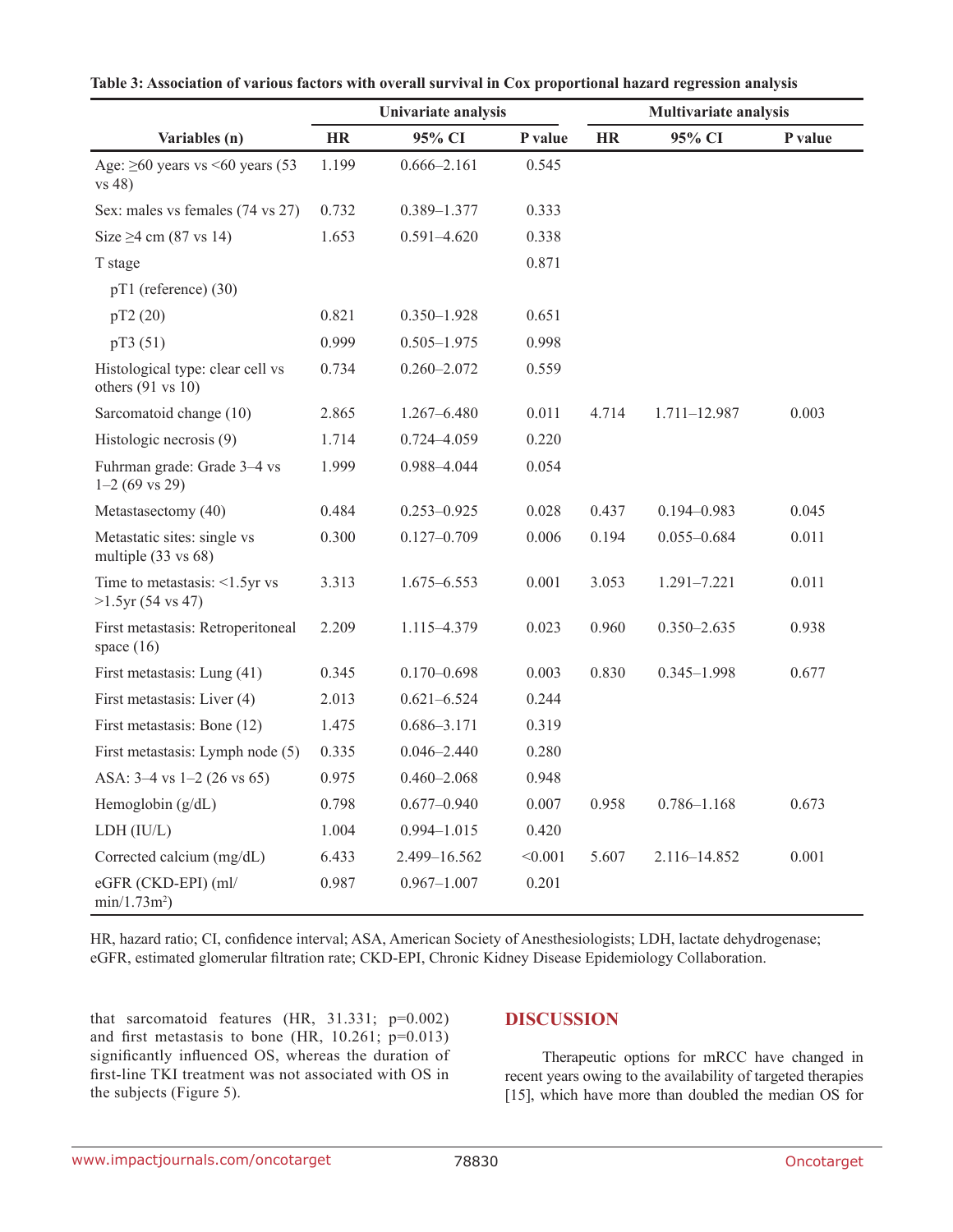

**Figure 3:** Kaplan-Meier plots of overall survival by five risk factors **(A)** sarcomatoid features, **(B)** absence of metastasectomy, **(C)** multiple site metastasis, **(D)** time to metastasis < 1. 5 years, **(E)** higher corrected calcium levels.



**Figure 4:** Distribution **(A)** and Kaplan-Meier plots **(B)** of overall survival of three risk groups: low (risk factor=0–1), intermediate (risk factor=2), and high (risk factor≥3).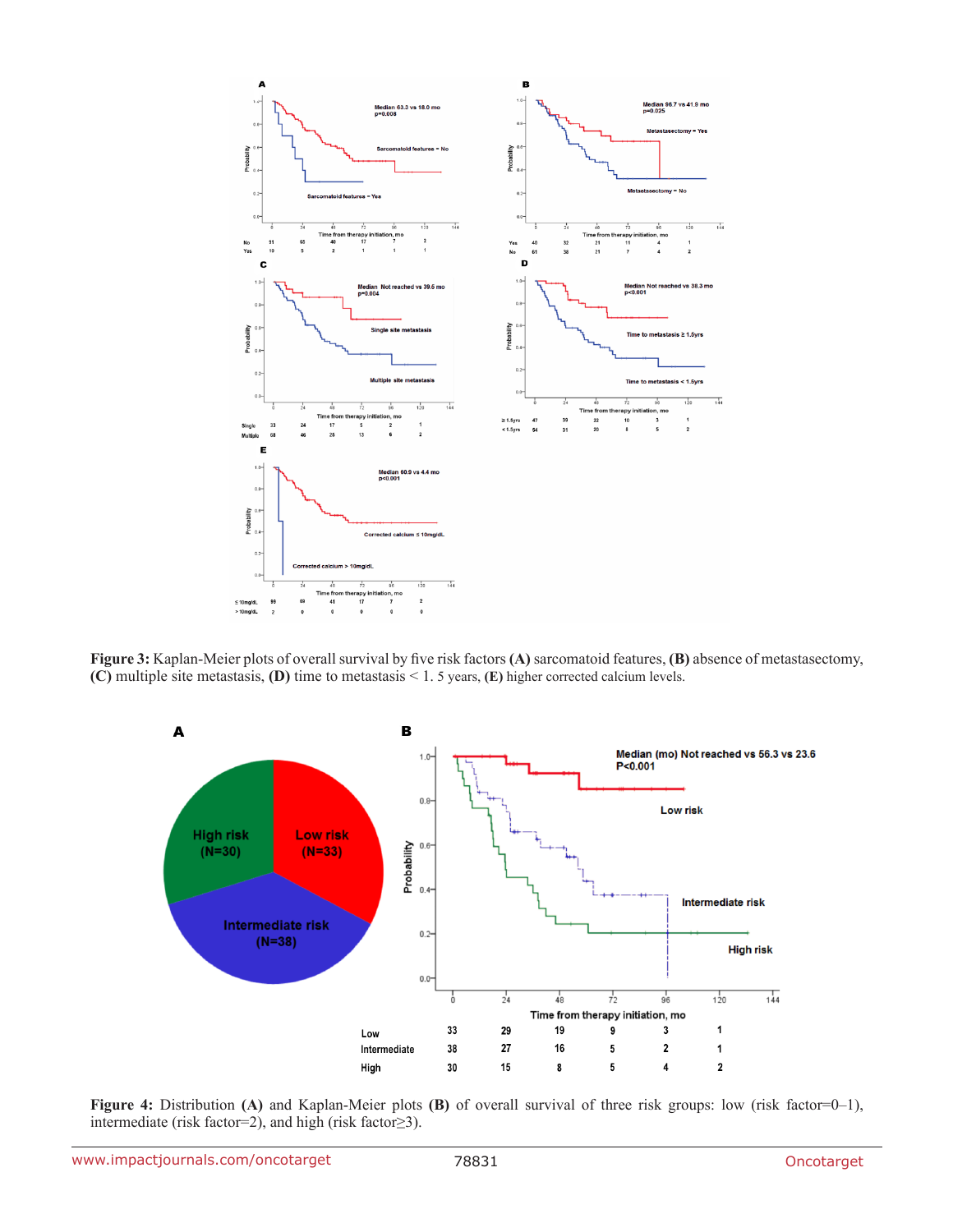|                                                                | Univariate analysis |                  |         | <b>Multivariate analysis</b> |               |         |  |
|----------------------------------------------------------------|---------------------|------------------|---------|------------------------------|---------------|---------|--|
| Variables (n)                                                  | <b>HR</b>           | 95% CI           | P value | <b>HR</b>                    | 95% CI        | P value |  |
| Age: $\geq 60$ years vs < 60<br>years (17 vs 15)               | 1.903               | $0.633 - 5.723$  | 0.252   |                              |               |         |  |
| Sex: males vs females (26<br>vs 6)                             | 0.495               | $0.152 - 1.615$  | 0.244   |                              |               |         |  |
| Size $\geq$ 4cm (27 vs 5)                                      | 0.688               | $0.189 - 2.510$  | 0.571   |                              |               |         |  |
| T stage                                                        |                     |                  | 0.977   |                              |               |         |  |
| $pT1$ (reference) (10)                                         |                     |                  |         |                              |               |         |  |
| pT2(2)                                                         | 0.00                | $0.00 - 0.00$    | 0.990   |                              |               |         |  |
| pT3 (20)                                                       | 1.128               | $0.374 - 3.407$  | 0.830   |                              |               |         |  |
| Sarcomatoid change (2)                                         | 16.596              | 2.30-119.773     | 0.005   | 31.331                       | 3.509-279.773 | 0.002   |  |
| Histologic necrosis (3)                                        | 0.871               | $0.113 - 6.722$  | 0.895   |                              |               |         |  |
| Fuhrman's grade: Grade<br>$3-4$ vs $1-2$ (23 vs 9)             | 1.666               | 0.448-6.191      | 0.446   |                              |               |         |  |
| Metastasectomy (13)                                            | 0.576               | $0.180 - 1.844$  | 0.353   |                              |               |         |  |
| Metastatic sites: solitary vs<br>multiple $(8 \text{ vs } 24)$ | 0.370               | $0.079 - 1.732$  | 0.207   |                              |               |         |  |
| Time to metastasis: $\leq 1.5$ yr<br>vs > 1.5yr(21 vs 11)      | 2.231               | $0.611 - 8.143$  | 0.225   |                              |               |         |  |
| First metastasis:<br>Retroperitoneal space (3)                 | 1.577               | 0.335-7.428      | 0.564   |                              |               |         |  |
| First metastasis: Lung (16)                                    | 0.318               | $0.099 - 1.021$  | 0.054   |                              |               |         |  |
| First metastasis: Liver (3)                                    | 2.820               | $0.581 - 13.686$ | 0.198   |                              |               |         |  |
| First metastasis: Bone (4)                                     | 5.443               | 1.024-28.924     | 0.047   | 10.261                       | 1.649-63.850  | 0.013   |  |
| First metastasis: Lymph<br>node(2)                             | 0.680               | $0.087 - 5.295$  | 0.712   |                              |               |         |  |
| ASA: $3-4$ vs $1-2$ (4 vs 23)                                  | 0.485               | $0.062 - 3.767$  | 0.489   |                              |               |         |  |
| Initial TKI duration                                           | 0.998               | $0.995 - 1.000$  | 0.073   |                              |               |         |  |
| Hemoglobin $(g/dL)$                                            | 0.839               | $0.612 - 1.152$  | 0.278   |                              |               |         |  |
| LDH (IU/L)                                                     | 0.931               | $0.748 - 1.160$  | 0.525   |                              |               |         |  |
| Corrected calcium (mg/dL)                                      | 3.720               | 0.880-15.732     | 0.074   |                              |               |         |  |
| eGFR (CKD-EPI) (ml/<br>$min/1.73m^2)$                          | 1.014               | $0.987 - 1.043$  | 0.310   |                              |               |         |  |

**Table 4: Association of various factors with overall survival in patients that received first-line TKI and second-line mTOR inhibitor using Cox proportional hazard regression analysis (n=32)**

HR, hazard ratio; CI, confidence interval; ASA, American Society of Anesthesiologists; TKI, tyrosine kinase inhibitor; LDH, lactate dehydrogenase; eGFR, estimated glomerular filtration rate; CKD-EPI, Chronic Kidney Disease Epidemiology Collaboration.

most mRCC patients [16]. Additionally, through lengthy and large cohort studies of various targeted agents, a variety of therapeutic agents with similar outcomes regarding OS and progression-free survival have been established [17].

We aimed to clarify the prognostic factors associated with metachronous mRCC in an attempt to prolong survival outcomes. Our study demonstrates interesting results regarding TTF and OS. Once the initial tumor was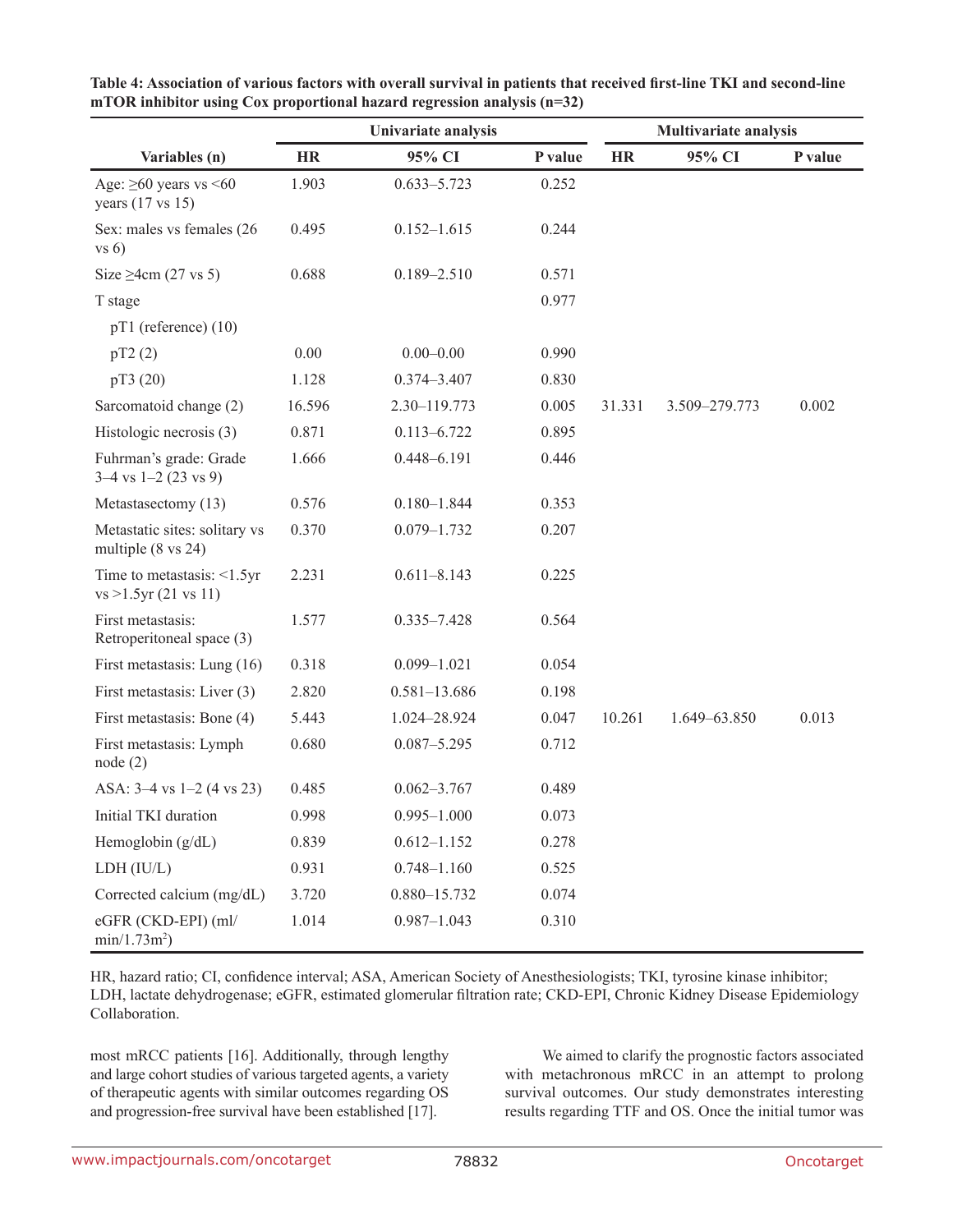removed and residual tumor was absent, initial tumor size and T stage did not affect the prognosis in metachronous mRCC. Two prior studies have shown that size does not affect the prognosis of metachronous mRCC in small renal masses <4 cm [3, 18]. Nonetheless, size was a significant variable in the CORONA/SATURN-Project; however, the study primarily included patients treated with immunebased therapies from 1992–2010 [19]. As well, the CORONA/SATURN-Project results suggest that initial T stage is a significant factor for OS [19]. It has been established that higher T stage demonstrates worse OS in synchronous mRCC [20]. In the current study, sarcomatoid features demonstrated the highest HR in metachronous mRCC and affected both TTF and OS, which was in accord with previous studies [21]. Further, Fuhrman grade, a well-known prognostic factor for both TTF and OS in synchronous mRCC [22], independently affected TTF and exhibited borderline significance  $(p=0.054)$  with regards to OS. We additionally applied WHO/ISUP grading system and WHO/ISUP grade also significantly affected TTF (p=0.013), while having borderline significance at OS (p=0.065). Finally, the first metastasis site was not clinically relevant, but the number of metastatic sites was a significant factor.

No guidelines for managing patients with refractory mRCC or that are resistant to targeted agents have been establishedA 5-year survival rate of 30%–45% has been reported in patients with mRCC after metastasectomy and the complete resection of all metastases has been associated with a 2-fold decrease in the risk of death [23]. Further, several researchers have stressed the integration of medical therapy and surgical resection. Alt et al. insisted that the optimal management of patients with mRCC was a combination strategy [23]. Similarly, Santini et al. demonstrated that multimodal treatment could be a valid approach to overcoming tumor heterogeneity involved in TKI resistance [4]. Additionally, Karam et al. analyzed the clinical significance of metastasectomy after targeted therapy and concluded that approximately 50% had no recurrence at a median of 43 weeks after combining both modalities [7].

Nonetheless, more accurate and concrete recommendations are needed regarding metastasectomy and the implication of each metastasis site. For example, Alt et al. indicated that metastasectomy is only effective when a complete resection is performed [23]. Regarding the site of metastasis, a pulmonary metastasectomy is beneficial when it involves metachronous metastasis with a long disease-free interval and a relatively small metastasis burden [12]. Dabestani et al. reported that with the exception of brain and bone metastases, metastasectomy remains the most appropriate local treatment for most sites [24]. However, metastasectomy for other sites are still controversial.

Regarding the time to metastasis factor, Poel et al. showed that patients with an interval  $\leq$  years between primary tumor and metastasis have significantly shorter disease-specific survival intervals compared to those with intervals  $\geq$  years [25]. According to Webber et al., whose study included all mRCC with or without prior nephrectomy, the only baseline variable consistently related to OS, TTF, and response to first-line anti-VEGF TKI therapy was time from diagnosis to treatment >12 months. Brookman et al. reported that greater than 13,000 patients with initially localized RCC had metachronous metastasis [19]. In this large study, time to metastasis <12 months, initial tumor size, and stage were prognostic factors, which was not in accord with our results. However, the study included heterogeneous treatments involving both immunotherapy and TKI, and did not



**Figure 5:** Kaplan-Meier plots of overall survival following initiation of a second line mTOR inhibitor by two risk factors **(A)**  sarcomatoid features and **(B)** first site of metastasis to bone.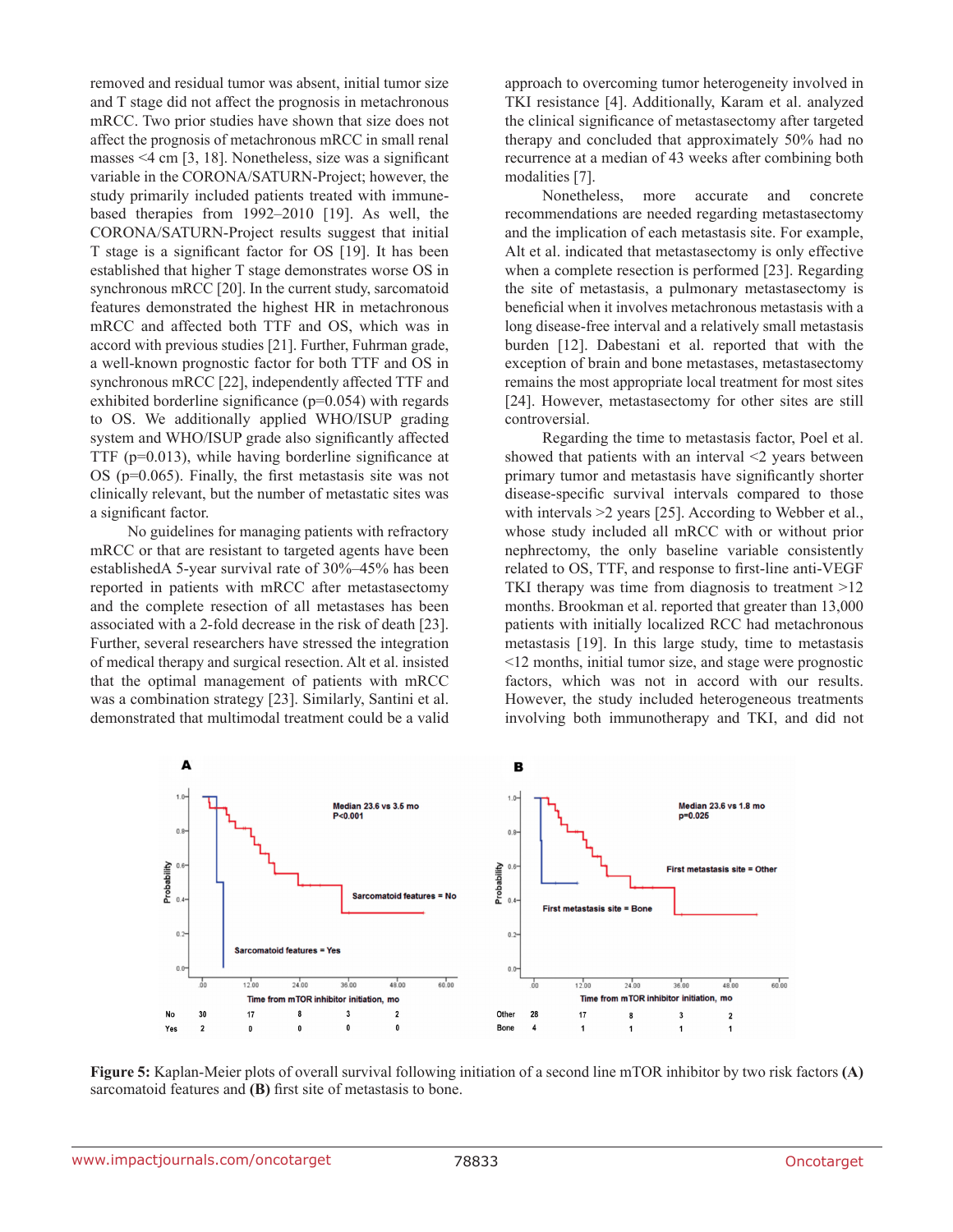consider metastasectomy. In our study, metastasectomy was performed in 40 patients (39.6%) who showed prolonged OS. Metastasectomy could be one of the options for patients who demonstrate short OS despite TKI treatment. Regarding clinical efficacy of metastasectomy for different surgery site, further study should be followed in future study.

We generated a prognostic model for TTF and OS for metachronous mRCC by dividing mRCC into low, intermediate, and high-risk groups. In both risk group classifications, sarcomatoid features and time to metastasis <1.5 years were negative prognostic factors, whereas a single metastasis site was a positive prognostic factor. In clinical practice, these three factors should be carefully reviewed for each patient, and secondary modalities should be recommended along with the primary treatment.

Our model demonstrated statistically significant discrimination ability as a survival model compared to the IMDC and MSKCC models (Supplementary Figure 2). Because our model is specific to metachronous mRCC, we believe our model merits consideration for the application to patients with metachronous mRCC, which is correlated with relatively longer OS, compared to patients with synchronous mRCC, which is associated with more aggressive characteristics.

An mTOR inhibitor is one of the standard treatments for mRCC patients who fail initial TKI therapy [26, 27]. However, no prior studies have addressed prognostic factors for metachronous mRCC patients who received TKI treatment followed by an mTOR inhibitor. In this study, sarcomatoid features appeared the most powerful prognostic factor, exhibiting a clinical impact throughout the treatment period and a high HR. As previously demonstrated for synchronous mRCC, initial metastasis to bone was a predictor of poor outcome [28]. However, we should be very careful in interpreting and drawing meaningful conclusion out of this result, for the group size is small. There were 2 patients (6.3%) with sarcomatoid feature, and 4 patients (12.5%) with first metastasis to bone. For the sarcomatoid feature, each patient's OS was 3.5 month and 5.2 months, while the median OS of nonsarcomatoid feature was 13.3 months [6.5, 23.8]. For the bone metastasis group, median OS was 3.6 months, while non-bone metastasis group showed median OS of 14.0 months [6.65, 24.3].

The limitations of our study include its retrospective nature and the relatively small number of patients. As well, there was no standardization of preoperative imaging or postoperative surveillance. However, at present no clear standardization approach has been established to guide such endeavors. And as pre-existing model of IMDC and MSKCC is validated in all tumor histological subtypes, we also included all the subtypes and validated our model overall. However for the distinct characteristics of each subtype, further study is needed for the additional validation with the sufficient number of patients. Finally,

no standardization existed regarding the performance or extent of a lymph node dissection, which might have caused the actual incidence of patients with pN+ disease to be underestimated. Nonetheless, we believe our results are sufficient to suggest a trend as well as the feasibility of developing a specific prognostic model of targeted agents for metachronous mRCC.

In this era of targeted therapies, the initial tumor size and T stage did not affect TTF and OS in metachronous mRCC once nephrectomy was performed and residual tumor was absent (R0). Thus, our results indicate that the prognosis prediction models should not be applied to patients with metachronous mRCC that has developed from synchronous mRCC. Metastasectomy could prolong the survival time of metachronous mRCC patients. Those who cannot undergo metastasectomy who develop multiple metastasis in a relatively short time, have higher corrected calcium levels, and sarcomatoid features identified pathologically are more likely to benefit less from targeted agents regarding survival outcome. In addition, our results indicate that patients who have tumors with sarcomatoid features and bone metastasis are more likely to achieve fewer survival benefits from mTOR inhibitor therapy. Accordingly, new agents under development or in clinical trials, including novel VEGF inhibitors, immune checkpoint inhibitors, viral vaccines, or combination therapies, could be more beneficial to these high-risk patients.

# **MATERIALS AND METHODS**

#### **Good clinical practice protocols**

The study was performed in accordance with applicable laws and regulations, good clinical practices, and ethical principles as described in the Declaration of Helsinki, and was approved by the Institutional Review Board.

#### **Patients**

We retrospectively reviewed the medical charts of metachronous mRCC patients, defined as patients diagnosed with metastatic disease >3 months after the initial nephrectomy [29] with tumor relapse in the retroperitoneal space, lymph nodes, or other organs, treated at our institute between January 2005 and December 2015. Tumor relapse in the retroperitoneal space was defined as local recurrence, or recurrence within the retroperitoneal lymph nodes, the adrenal gland, or Gerota's fascia. None of the patients received neoadjuvant or adjuvant treatment. All patients included in this study were surgically treated with radical nephrectomy or partial nephrectomy without evidence of residual tumor (R0). For the preoperative imaging study, we performed chest radiography and abdominopelvic computed tomography scans for all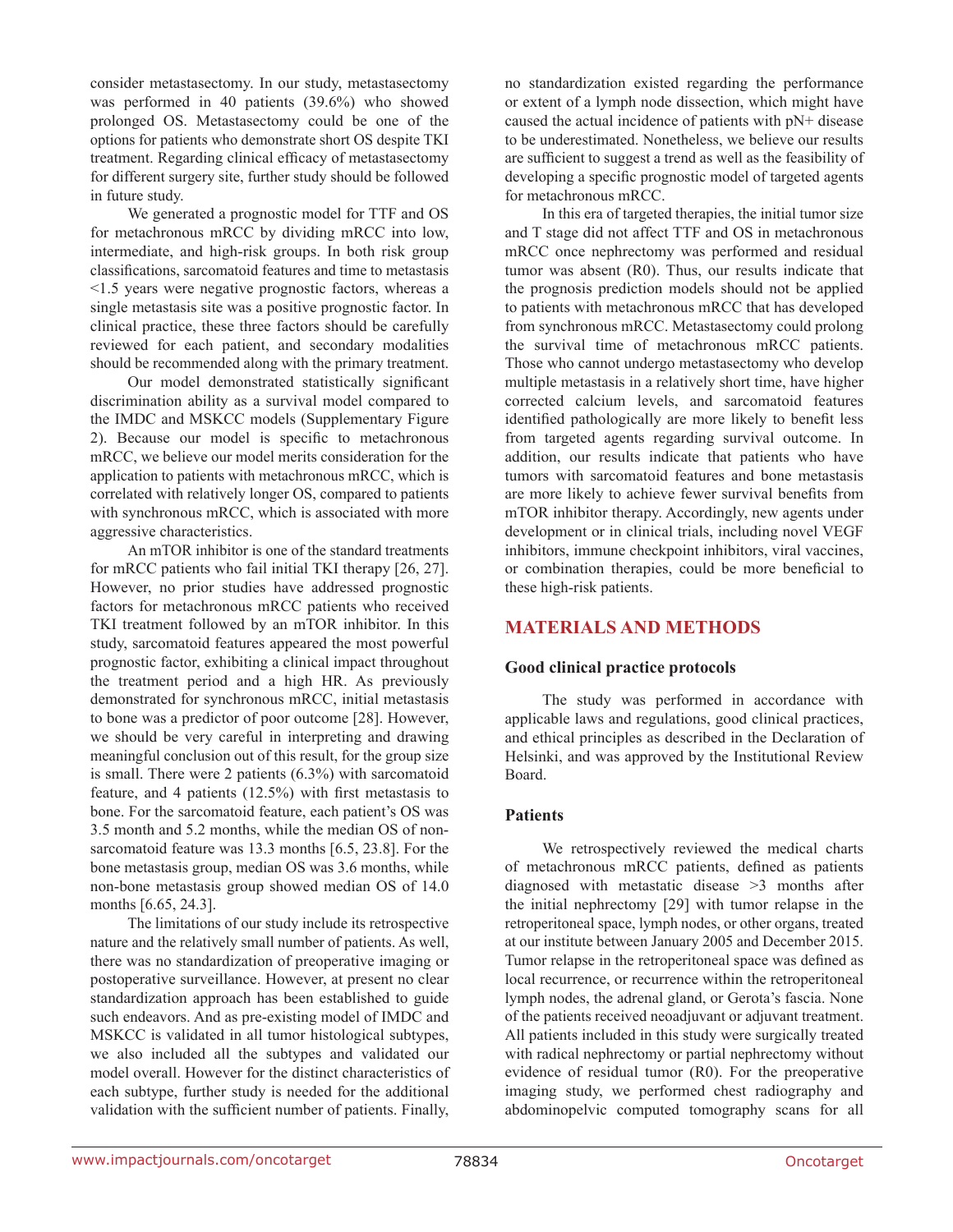patients, as well as bone scans or brain imaging if there were any symptoms or clinical indications.

Patients with synchronous metastatic disease at presentation or diagnosis of metastatic disease <3 months after initial nephrectomy were excluded from the study, as well as patients who had received immunebased therapy as an initial systemic treatment, had secondary malignancies, underwent discontinuation of targeted agents due to toxicity with or without a doctor's permission, and patients with a T4 pathological stage due to the potential for microscopic residual tumor after resection. Time to metastasis was defined as the time period from initial nephrectomy to the date of metachronous metastasis. The independent time variable was 1.5 years from nephrectomy because it was close to the inflection point of the receiver operating characteristic curve for both TTF and OS in this study (data not shown).

#### **Primary and secondary outcome measures**

The primary outcome measures were TTF and OS, which were defined as the time between commencement of first-line targeted therapy and the date of progression and the time from the occurrence of disease metastasis to the date of death, respectively.

The secondary aim was to characterize treatment response to the targeted therapy agents. Targeted therapy treatment response was assessed nine months after commencement of targeted therapy because this was the median duration of initial targeted therapy in our study. Patients who survived and exhibited stable disease status following the first-line targeted therapy for  $\geq$ 9 months were considered good responders, whereas those who were stable for <9 months were considered poor responders. Patients in complete remission before 9 months were categorized as good responders according to the Response Evaluation Criteria in Solid Tumors (RECIST v.1.1) [30].

Prognostic factors and OS were also analyzed in patients who received secondary mechanistic target of rapamycin (mTOR) inhibitor treatment following the administration of first-line tyrosine kinase inhibitors (TKI).

#### **Statistical analysis**

Independent analyses were carried out to identify prognostic factors for investigator-assessed OS and TTF. Prognostic variables were based on a previously reported general review of pretreatment features [1, 13, 14]. Factors in the univariate analyses were assessed using the log-rank test. Statistically significant factors were then included in the multivariate Cox proportional hazard regression analysis to assess the influence of clinical and pathological parameters. Binary logistic regression analysis was performed to investigate the clinical factors that predicted the TKI response. The Harrell's C-statistic was used to evaluate the performance of our model compared with the two previous prediction models (IMDC and MSKCC) and 95% confidence intervals (CI) of the resulting C-indexes were calculated by bootstrapping. One thousand bootstrap samples, which were generated by sampling the entire dataset of patients with replacement, were evaluated and 2-tailed 95% CIs were calculated. The 95% CIs of the pairwise differences between the C-indexes of the prognostic models were estimated using a similar approach. The area under the curve (AUC) was calculated by integrating over time to compare the performance trends or our model across survival time. The receiveroperating characteristic (ROC) curve was also used to analyze the performance of our risk model using the death event as the dependent variable. All statistical analyses were conducted using the "R" statistical software version 2.15.2.

#### **ACKNOWLEDGMENTS**

None.

### **CONFLICTS OF INTEREST**

The authors have no conflicts of interest to declare

# **REFERENCES**

- 1. Webber K, Cooper A, Kleiven H, Yip D, Goldstein D. Management of metastatic renal cell carcinoma in the era of targeted therapies. Intern Med J. 2011; 41:594-605.
- 2. Santoni M, Conti A, Porta C, Procopio G, Sternberg CN, Basso U, De Giorgi U, Bracarda S, Rizzo M, Ortega C, Massari F, Iacovelli R, Derosa L, et al. Sunitinib, pazopanib or sorafenib for the treatment of patients with late relapsing metastatic renal cell carcinoma. J Urol. 2015; 193:41-47.
- 3. Klatte T, Patard JJ, de Martino M, Bensalah K, Verhoest G, de la Taille A, Abbou CC, Allhoff EP, Carrieri G, Riggs SB, Kabbinavar FF, Belldegrun AS, Pantuck AJ. Tumor size does not predict risk of metastatic disease or prognosis of small renal cell carcinomas. J Urol. 2008; 179:1719-1726.
- 4. Santini D, Santoni M, Conti A, Procopio G, Verzoni E, Galli L, di Lorenzo G, De Giorgi U, De Lisi D, Nicodemo M, Maruzzo M, Massari F, Buti S, et al. Risk of recurrence and conditional survival in complete responders treated with TKIs plus or less locoregional therapies for metastatic renal cell carcinoma. Oncotarget. 2016; 7: 33381-33390. https:// doi.org/10.18632/oncotarget.8302.
- 5. Heng DY, Xie W, Bjarnason GA, Vaishampayan U, Tan MH, Knox J, Donskov F, Wood L, Kollmannsberger C, Rini BI, Choueiri TK. Progression-free survival as a predictor of overall survival in metastatic renal cell carcinoma treated with contemporary targeted therapy. Cancer. 2011; 117:2637-2642.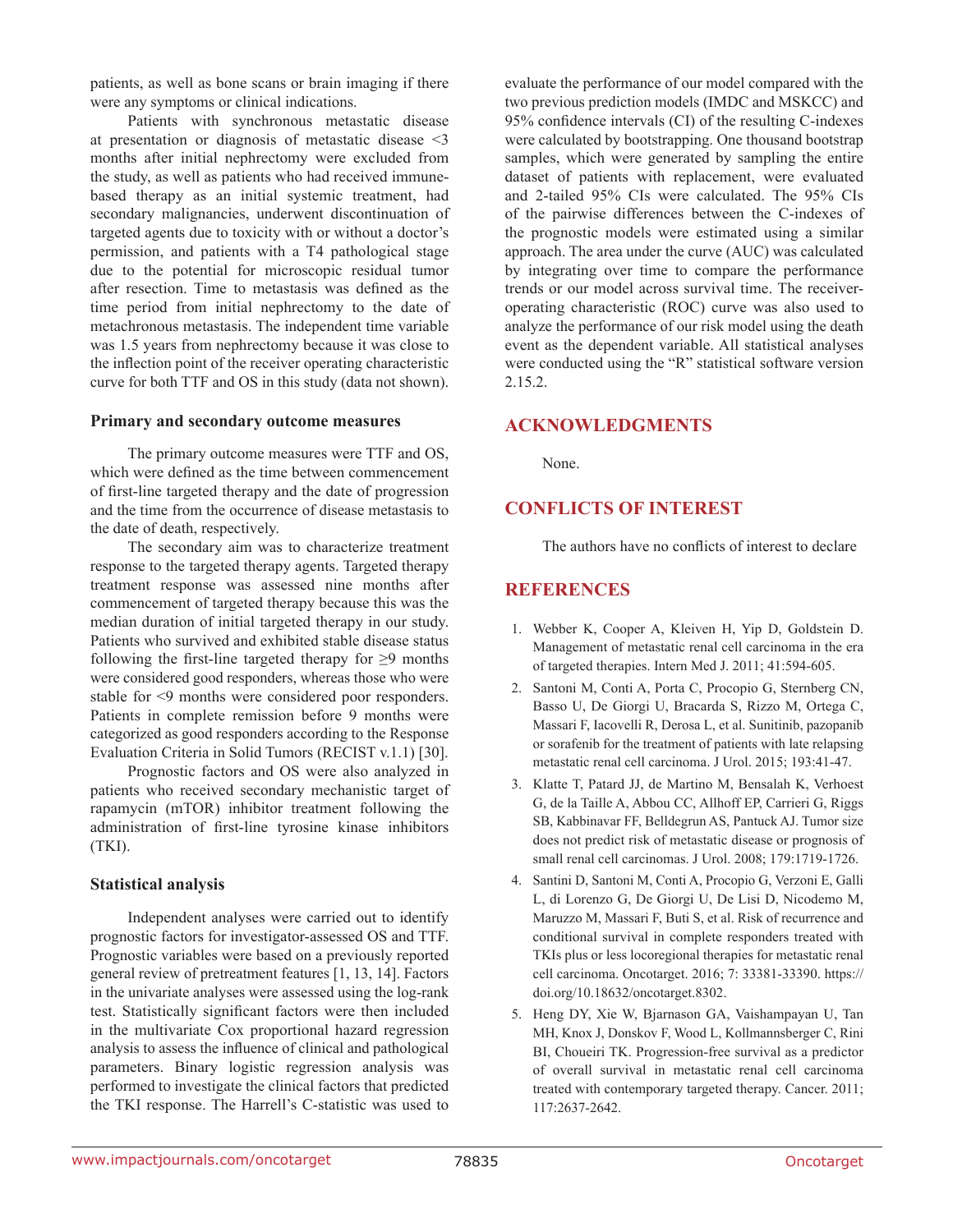- 6. Buczek M, Escudier B, Bartnik E, Szczylik C, Czarnecka A. Resistance to tyrosine kinase inhibitors in clear cell renal cell carcinoma: from the patient's bed to molecular mechanisms. Biochim Biophys Acta. 2014; 1845:31-41.
- 7. Karam JA, Rini BI, Varella L, Garcia JA, Dreicer R, Choueiri TK, Jonasch E, Matin SF, Campbell SC, Wood CG, Tannir NM. Metastasectomy after targeted therapy in patients with advanced renal cell carcinoma. J Urol. 2011; 185:439-444.
- 8. Svedman C, Sandstrom P, Pisa P, Blomgren H, Lax I, Kalkner KM, Nilsson S, Wersall P. A prospective Phase II trial of using extracranial stereotactic radiotherapy in primary and metastatic renal cell carcinoma. Acta Oncol. 2006; 45:870-875.
- 9. Gupta K, Tiu DY, Tiu J, Aragon-Ching JB. The promising role of nivolumab in renal cell cancers. Cancer Biol Ther. 2016; 17:123-124.
- 10. Motzer RJ, Escudier B, McDermott DF, George S, Hammers HJ, Srinivas S, Tykodi SS, Sosman JA, Procopio G, Plimack ER, Castellano D, Choueiri TK, Gurney H, et al. Nivolumab versus everolimus in advanced renal-cell carcinoma. N Engl J Med. 2015; 373:1803-1813.
- 11. Motzer RJ, Rini BI, McDermott DF, Redman BG, Kuzel TM, Harrison MR, Vaishampayan UN, Drabkin HA, George S, Logan TF, Margolin KA, Plimack ER, Lambert AM, et al. Nivolumab for metastatic renal cell carcinoma: results of a randomized phase II Trial. J Clin Oncol. 2015; 33:1430-1437.
- 12. Hofmann HS, Neef H, Krohe K, Andreev P, Silber RE. Prognostic factors and survival after pulmonary resection of metastatic renal cell carcinoma. Eur Urol. 2005; 48:77- 81; discussion 81-72.
- 13. Heng DY, Xie W, Regan MM, Warren MA, Golshayan AR, Sahi C, Eigl BJ, Ruether JD, Cheng T, North S, Venner P, Knox JJ, Chi KN, et al. Prognostic factors for overall survival in patients with metastatic renal cell carcinoma treated with vascular endothelial growth factor-targeted agents: results from a large, multicenter study. J Clin Oncol. 2009; 27:5794-5799.
- 14. Karakiewicz PI, Suardi N, Capitanio U, Jeldres C, Ficarra V, Cindolo L, de la Taille A, Tostain J, Mulders PF, Bensalah K, Artibani W, Salomon L, Zigeuner R, et al. A preoperative prognostic model for patients treated with nephrectomy for renal cell carcinoma. Eur Urol. 2009; 55:287-295.
- 15. Hutson TE, Escudier B, Esteban E, Bjarnason GA, Lim HY, Pittman KB, Senico P, Niethammer A, Lu DR, Hariharan S, Motzer RJ. Randomized phase III trial of temsirolimus versus sorafenib as second-line therapy after sunitinib in patients with metastatic renal cell carcinoma. J Clin Oncol. 2014; 32:760-767.
- 16. Kroeger N, Xie W, Lee JL, Bjarnason GA, Knox JJ, Mackenzie MJ, Wood L, Srinivas S, Vaishamayan UN, Rha SY, Pal SK, Yuasa T, Donskov F, et al. Metastatic nonclear cell renal cell carcinoma treated with targeted therapy agents: characterization of survival outcome and application

of the International mRCC Database Consortium criteria. Cancer. 2013; 119:2999-3006.

- 17. Motzer RJ, Hutson TE, Cella D, Reeves J, Hawkins R, Guo J, Nathan P, Staehler M, de Souza P, Merchan JR, Boleti E, Fife K, Jin J, et al. Pazopanib versus sunitinib in metastatic renal-cell carcinoma. N Engl J Med. 2013; 369:722-731.
- 18. Ku JH, Moon KC, Kwak C, Kim HH. Metachronous metastatic potential of small renal cell carcinoma: dependence on tumor size. Urology. 2009; 74:1271-1275.
- 19. Brookman-May SD, May M, Shariat SF, Novara G, Zigeuner R, Cindolo L, De Cobelli O, De Nunzio C, Pahernik S, Wirth MP, Longo N, Simonato A, Serni S, et al. Time to recurrence is a significant predictor of cancer-specific survival after recurrence in patients with recurrent renal cell carcinoma- -results from a comprehensive multi-centre database (CORONA/SATURN-Project). BJU Int. 2013; 112:909-916.
- 20. Ljungberg B, Alamdari FI, Rasmuson T, Roos G. Follow-up guidelines for nonmetastatic renal cell carcinoma based on the occurrence of metastases after radical nephrectomy. BJU Int. 1999; 84:405-411.
- 21. Golshayan AR, George S, Heng DY, Elson P, Wood LS, Mekhail TM, Garcia JA, Aydin H, Zhou M, Bukowski RM, Rini BI. Metastatic sarcomatoid renal cell carcinoma treated with vascular endothelial growth factor-targeted therapy. J Clin Oncol. 2009; 27:235-241.
- 22. Chrom P, Stec R, Semeniuk-Wojtas A, Bodnar L, Spencer NJ, Szczylik C. Fuhrman grade and neutrophil-tolymphocyte ratio influence on survival in patients with metastatic renal cell carcinoma treated with first-line tyrosine kinase inhibitors. Clin Genitourin Cancer. 2016. https://doi.org/10.1016/j.clgc.2016.02.005.
- 23. Alt AL, Boorjian SA, Lohse CM, Costello BA, Leibovich BC, Blute ML. Survival after complete surgical resection of multiple metastases from renal cell carcinoma. Cancer. 2011; 117:2873-2882.
- 24. Dabestani S, Marconi L, Hofmann F, Stewart F, Lam TBL, Canfield SE, Staehler M, Powles T, Ljungberg B, Bex A. Local treatments for metastases of renal cell carcinoma: a systematic review. Lancet Oncol. 2014; 15:e549-e561.
- 25. van der Poel HG, Roukema JA, Horenblas S, van Geel AN, Debruyne FM. Metastasectomy in renal cell carcinoma: a multicenter retrospective analysis. Eur Urol. 1999; 35:197-203.
- 26. Calvo E, Escudier B, Motzer RJ, Oudard S, Hutson TE, Porta C, Bracarda S, Grunwald V, Thompson JA, Ravaud A, Kim D, Panneerselvam A, Anak O, Figlin RA. Everolimus in metastatic renal cell carcinoma: subgroup analysis of patients with 1 or 2 previous vascular endothelial growth factor receptor-tyrosine kinase inhibitor therapies enrolled in the phase III RECORD-1 study. Eur J Cancer. 2012; 48:333-339.
- 27. Motzer RJ, Barrios CH, Kim TM, Falcon S, Cosgriff T, Harker WG, Srimuninnimit V, Pittman K, Sabbatini R, Rha SY, Flaig TW, Page R, Bavbek S, et al. Phase II randomized